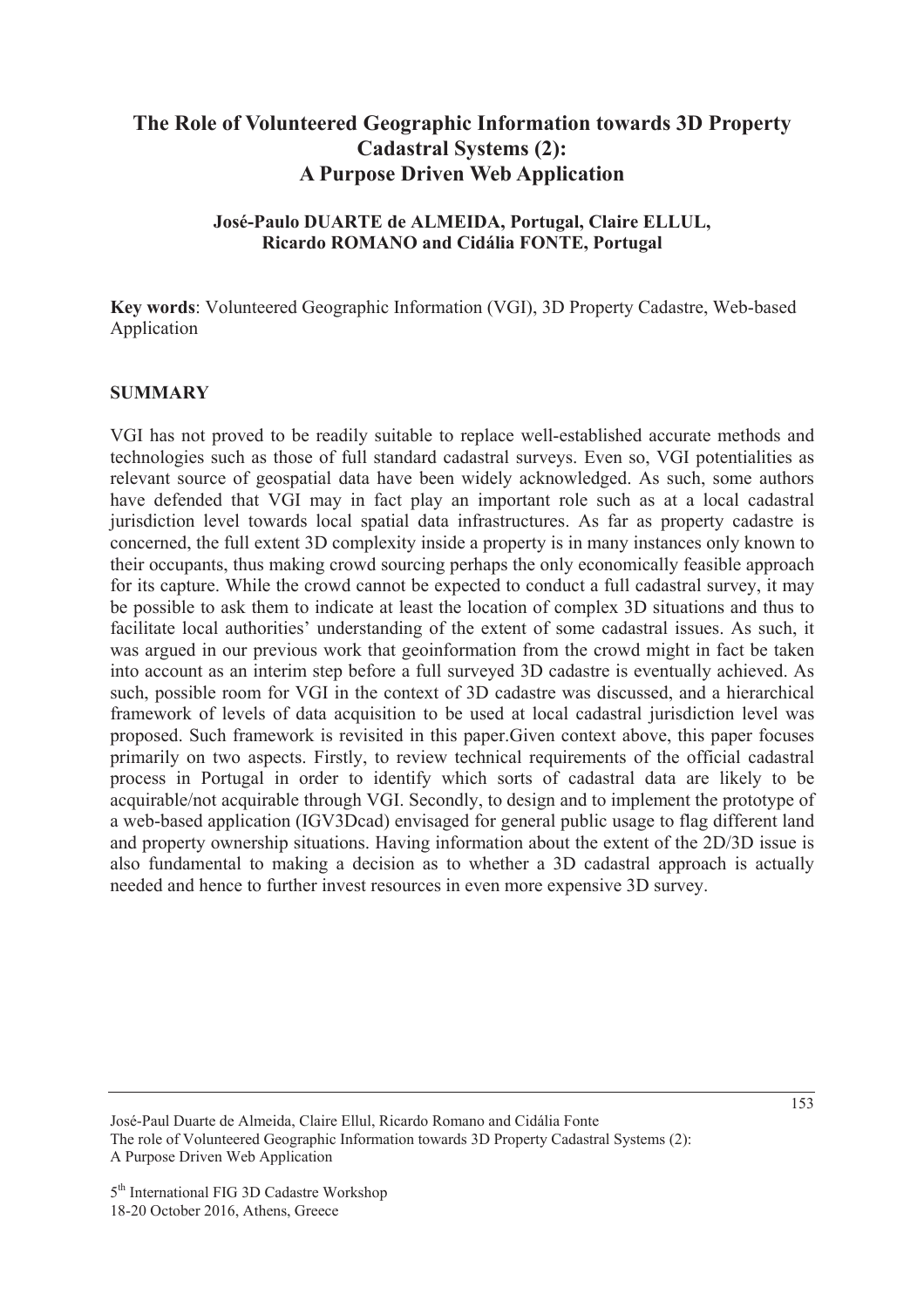# **The Role of Volunteered Geographic Information towards 3D Property Cadastral Systems (2): A Purpose Driven Web Application**

## **José-Paulo DUARTE de ALMEIDA, Portugal, Claire ELLUL, Ricardo ROMANO and Cidália FONTE, Portugal**

### **1. INTRODUCTION**

#### **1.1 General context**

The widespread of the world wide web (www) and its growth in sophistication in the range of interactions has prompted the interest in using this technology for many purposes, such as supplying content to some www sites by users – the so called user-generated content. This phenomenon, which has been termed as Web 2.0 (Goodchild 2007a), also includes the creation, assemble, and dissemination of geoinformation provided privately and voluntarily by common citizens, not necessarily trained or holding formal qualifications to deal with this sort of data. This activity in particular, which was firstly termed by Goodchild (2007a) as "volunteered geographic information" (VGI), has evolved rapidly during the past few years and is boosting a huge impact on geographic information science (GISc). The term VGI has caused itself a certain debate on whether contexts within which geoinformation is created should be differentiated or not. Indeed, Sieber (2007) and Obermeyer (2007) have noted that in some instances VGI may be intentionally generated by citizens whereas in others those may not even be aware of their role as "producers", and hence these two realities should be considered separately.

Given its nature, VGI raises some key aspects related to credibility, reputation and trust. Given these issues, several other authors have explored VGI potentialities for their own purposes in the context of specific applications. Based on Elwood et al.'s (2012), Genoveseand-Roche's (2010), and McDougall's (2009) overall views, a global SWOT analysis may be undertaken and summarised as follows: VGI can be a fresh source of detailed, update and free geospatial data, and may constitute a strong and inexpensive opportunity for the future development of spatial data infrastructures (SDI); however, integrating VGI into SDI may represent a major challenge for VGI is often seen to be insufficiently credited, structured, standardised, and quality validated; as to opportunities, these result from the constant growth of contributors and the amount of data being produced calling for new approaches to manage and take advantage of the new volunteered resources; finally, inclusion of VGI in official SDI may pose ultimately a threat to data integrity.

Given facts above, it is generally acknowledged that VGI has not proved yet to be readily appropriate to contribute to fundamental nationwide SDI and has not been in fact officially recognised yet as a valid method for cadastral data acquisition towards official SDI. In addition, it is also acknowledged that a VGI approach may not be suitable to completely replace standard accurate methods and technologies, such as those used in full measured cadastral surveys (e.g. orthophotos, total stations, or GPS).

5<sup>th</sup> International FIG 3D Cadastre Workshop 18-20 October 2016, Athens, Greece

José-Paul Duarte de Almeida, Claire Ellul, Ricardo Romano and Cidália Fonte The role of Volunteered Geographic Information towards 3D Property Cadastral Systems (2): A Purpose Driven Web Application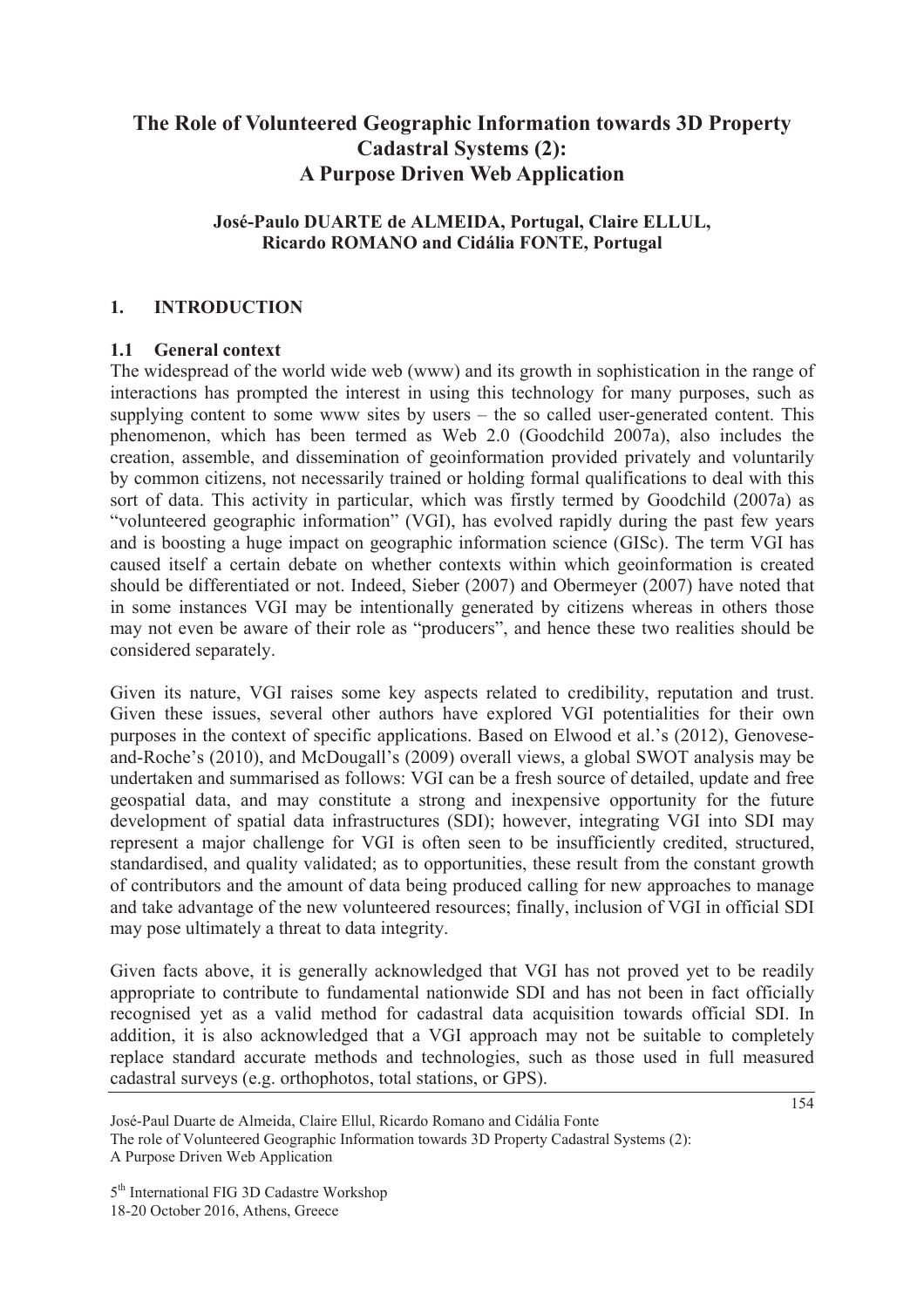Even so, some authors have defended that it may still play an important role towards land administration such as at local or regional levels (Genovese and Roche 2010, Keenja et al. 2012, McDougall 2009, Navratil and Frank 2013).

Even so, some others have explored VGI's potential as a source for SDI and have indeed showed how VGI might be a relevant source of geospatial data towards several different purposes. For instance, Budhathoki et al. (2008), Genovese and Roche (2010), Gould (2008), and McDougall (2009) have agreed that the integration of VGI with official information provided by geomatic professionals will be an innovative and powerful source of fresh geospatial data. McDougall also argued that overall SDI models that were designed and implemented by mapping agencies back in the 1980s are still dominated by geomatic professionals and strongly mapping focused. A new SDI generation has emerged however, much more process focused and where: people, especially users, are an integral component of the SDI itself playing a vital data management role; interoperability of data and resources has a greater emphasis; more independent organisational committees or partnerships representing different stakeholders are becoming more dominant (Budhathoki et al. 2008, Goodchild 2007a 2007b, McDougall 2009).

Further to the works above, Navratil and Frank (2013) discussed the types of geospatial data potentially used in general land administration (like 2D/3D property cadastre), and analised categories above in order to identify the areas where VGI can provide reliable contribution. Authors above emphasised the fact that VGI can only provide data on topics where direct observation is sufficiently possible. Indeed, information on invisible facts, such as the ownership of a given property parcel unit, may be provided by a rather limited number of people. This represents beforehand an issue on VGI quality control given the fact that rights on land constitute indeed a large portion of information in land administration, which is not directly observable and can only be acquired by citizens with a good local knowledge. In spite of all this, authors above came to the conclusion that VGI can indeed support traditional data collection mechanisms where direct observation is possible but heavily time-dependent though (McLaren 2011, Navratil and Frank 2013).

As stated above, the integration of VGI into SDI seems to be in fact one of the most pertinent issues. Some authors (including Genovese and Roche 2010, Gould 2008) have demonstrated how such task is indeed technically awkward to be accomplished. Nevertheless, Genovese and Roche (2010) also added that local level SDI appear to be easier to integrate VGI. In addition, due to the fact that VGI deals with lager scale geospatial data relating to more specific fields of interest, some authors have defended that VGI may play an important role at local or regional levels (Bisher and Kuhn 2007, Genovese and Roche 2010, McDougall 2009, Navratil and Frank 2013). As such, Genovese and Roche (2010) added that different local SDI could be connected together in a further step and used then to build upon top-level SDI. In the context above, we argued that a national 3D cadastral system can be seen as a top level SDI resulting from the integration of several lower level local SDI towards which VGI may relevantly contribute (Duarte de Almeida et al. 2014b).

José-Paul Duarte de Almeida, Claire Ellul, Ricardo Romano and Cidália Fonte The role of Volunteered Geographic Information towards 3D Property Cadastral Systems (2): A Purpose Driven Web Application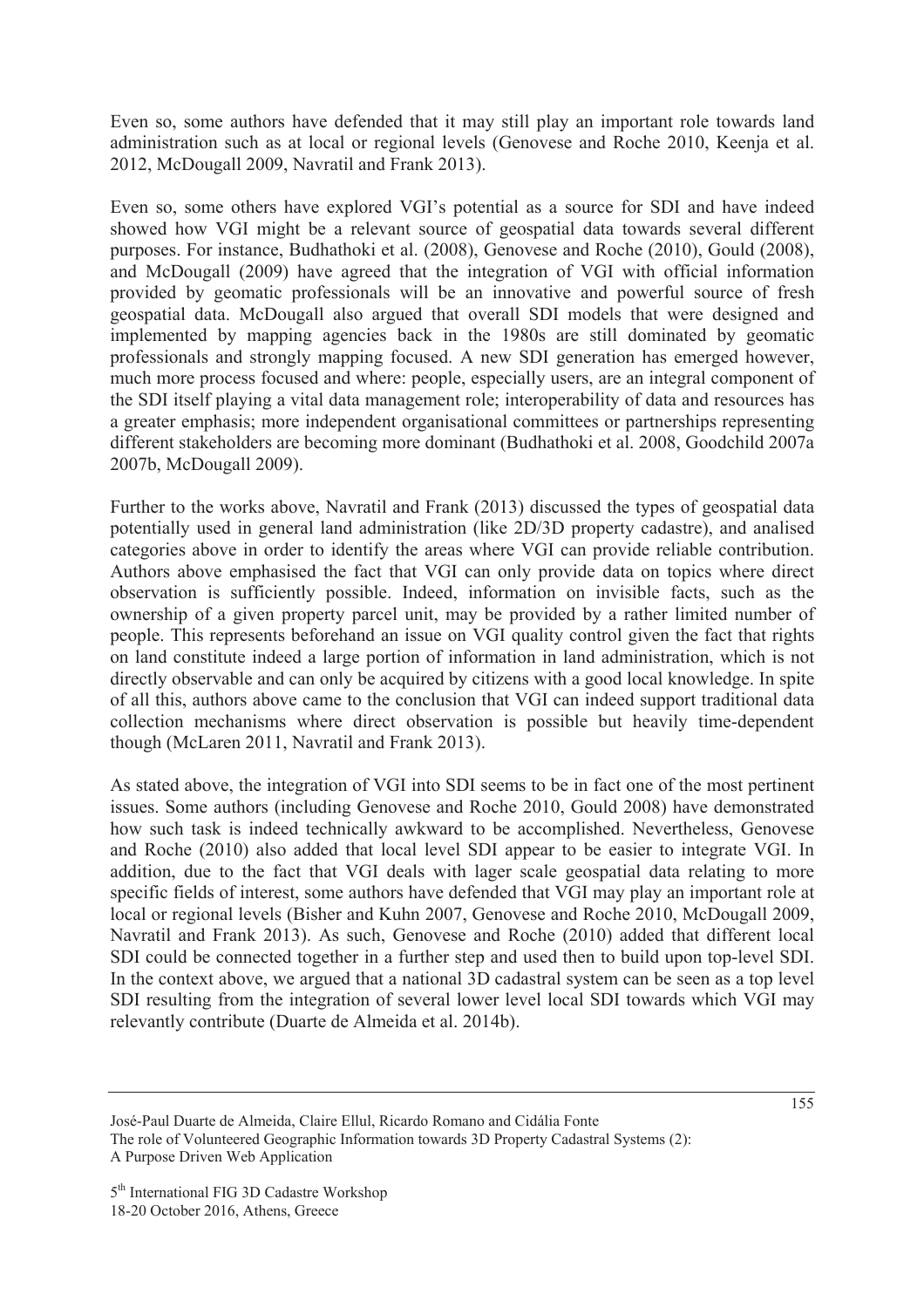Further to considerations above, we identified and discussed in previous exploratory work possible room for VGI in the context of 3D cadastre at a local cadastral jurisdiction level (e.g. municipal, regional, or state/federal level). As such, a hierarchical framework of levels of data acquisition to be used at local level was proposed – within which VGI is taken into consideration (this framework is reviewed below in Section 2.1). As argued, VGI may in fact be taken into account as an interim step before a full surveyed 2D/3D cadastre is eventually achieved (Duarte de Almeida et al. 2014b).

# **1.2 Motivation**

Further to our previous work, this paper focuses on preliminary considerations about some foreseen sorts of cadastral data that may be acquired through a VGI approach – not necessarily relating to 2D or 3D geometry, but also text-based descriptive information. As such, three main tasks were undertaken:

- To review technical requirements of the official cadastral process in Portugal, which include technical specifications for data structure, content, quality (e.g. accuracy and precision), format, or metadata;
- Given all sorts of cadastral data above, to identify which of these could be potentially acquired via VGI;
- To identify which sorts of cadastral data that are likely to be not provided by any sort of VGI approach.

Finally, this paper focuses on the design and implementation of a prototype of a web-based collaborative application mainly established for the report of 3D cadastral occurrences, either common or complex. It is a crowd source App that implements a purpose driven approach mainly meant for so called "bounded volunteer citizen networks", typically with some sort of interest and/or expertise in the field. The development of such application has two main objectives:

- To draw conclusions on to what extent a VGI approach can actually be used towards 3D cadastre;
- To draw conclusions on whether a 3D approach is pertinently needed in implementing general cadastral systems.

We must emphasise at this stage that Portugal context (in fact our ultimate goal) is taken in our research as test environment for illustrations purposes. Concepts and ideas can be easily generalised and virtually applied to any other country, state or region in the world.

## **2. BACKGROUND**

## **2.1 A hierarchical framework of levels of cadastral data acquisition**

In many instances, the full extent 3D complexity inside a property is only known to their occupants, thus making crowd sourcing perhaps the only economically feasible approach for its capture. While the crowd cannot be expected to conduct a full cadastral survey, it may be

José-Paul Duarte de Almeida, Claire Ellul, Ricardo Romano and Cidália Fonte The role of Volunteered Geographic Information towards 3D Property Cadastral Systems (2): A Purpose Driven Web Application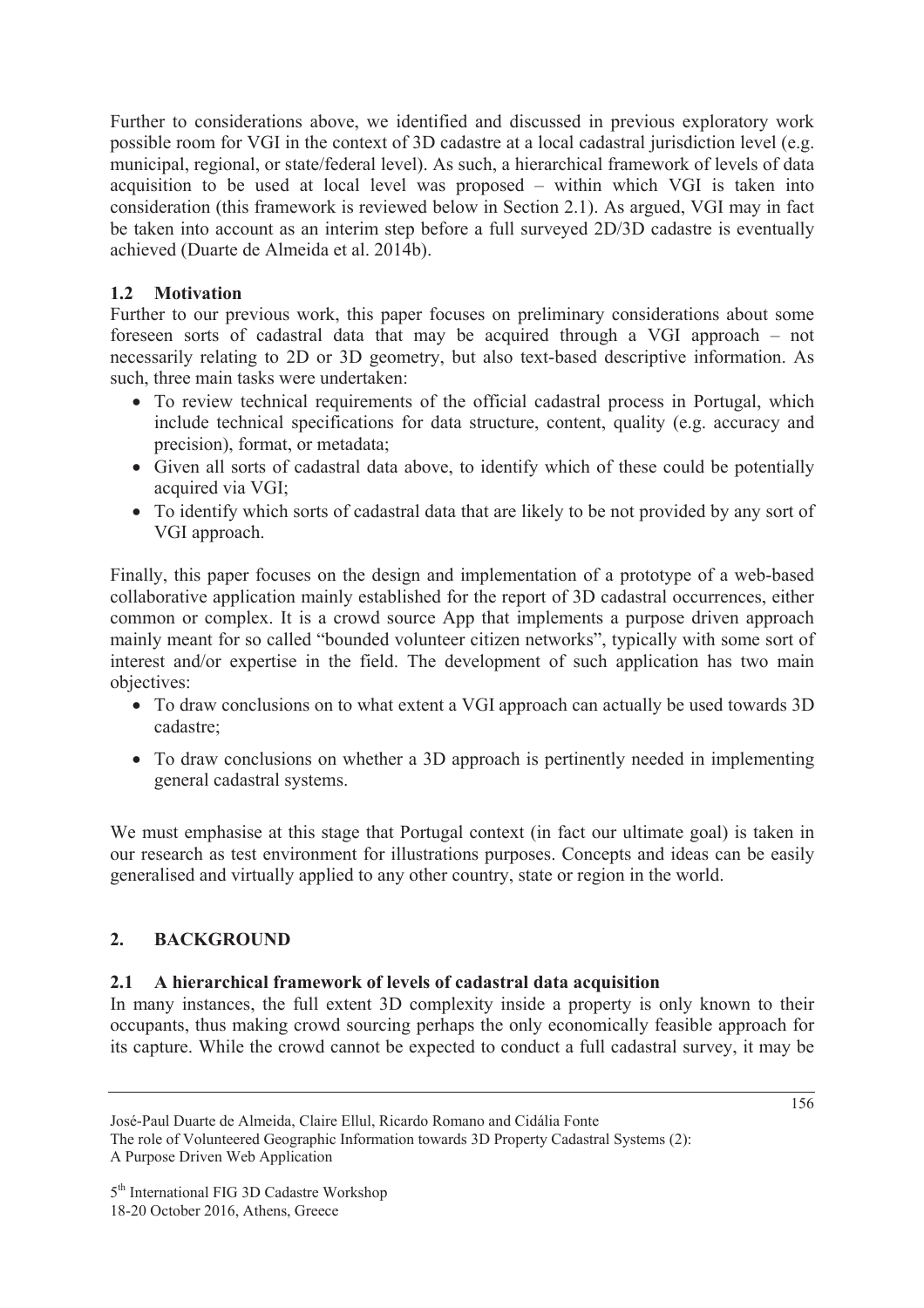possible to ask them to indicate at least the location of complex 3D situations and hence to facilitate local authorities' understanding of the extent of some cadastral issues.

In our previous work, it was argued in fact that geoinformation from the crowd might be taken into account towards 2D/3D cadastre as an interim step before a full surveyed cadastre is eventually achieved. As such, a hierarchical framework of levels of cadastral data acquisition was proposed (Duarte de Almeida et al. 2014b). Such hierarchy is fundamentally based on the associate source – within which VGI is taken into consideration (**Table 1**). As suggested by some authors (including for instance, Onsrud and Rushton 1995, Maué 2007), the acquisition level referring to a particular geoinformation collection should be made part of its metadata. Such supplementary information enables a given collection of geospatial data to be properly shared by stakeholders.

**Table 1. A hierarchical framework of cadastral data acquisition levels to be used at local cadastral jurisdiction level** 

| <b>Framework of 2D/3D Cadastral Data Acquisition Levels</b>                                             |
|---------------------------------------------------------------------------------------------------------|
| <b>Level 5</b> – Full 3D geometric survey promoted by the national cadastral authority.                 |
| Level 4 – 3D geometric survey undertaken by non-official cadastral entities (either private or public). |
| <b>Level 3</b> – Private initiatives (including developers' project plans).                             |
| <b>Level 2</b> – Volunteered geographic information (VGI).                                              |
| Level 1 – 3D data mining-based inference, for instance from postal address databases.                   |

**Table 1** above summarises possible levels of cadastral data acquisition to be considered for cadastral data. In the current version of the table, Level 1, 2, 3 and 4 cadastral data should be used carefully until they are eventually subjected to a quality/validation control process. Those data are hence susceptible of turning into official 3D cadastral data after such process.

As it stands, five different acquisition levels are considered in **Table 1**. However, such framework may well be adjusted by adding further levels or by removing them according to specific contexts. As such, a slightly different version of the framework may for instance reflect the differentiation between laypersons/experts and involved/independent entities.

# **2.2 Cadastral data potentially acquirable through VGI**

Technical requirements of the official cadastral process in Portugal are summarised in a document produced by Portugal's cadastral & mapping authority that includes for instance technical specifications for data structure, content, quality (e.g. accuracy and precision), format, and metadata (IGP 2009). The flow diagram in **Figure 1** depicts the different phases of the whole process and shows how they articulate amongst them. In addition, entities that take part in each stage of the process are also illustrated.

José-Paul Duarte de Almeida, Claire Ellul, Ricardo Romano and Cidália Fonte The role of Volunteered Geographic Information towards 3D Property Cadastral Systems (2): A Purpose Driven Web Application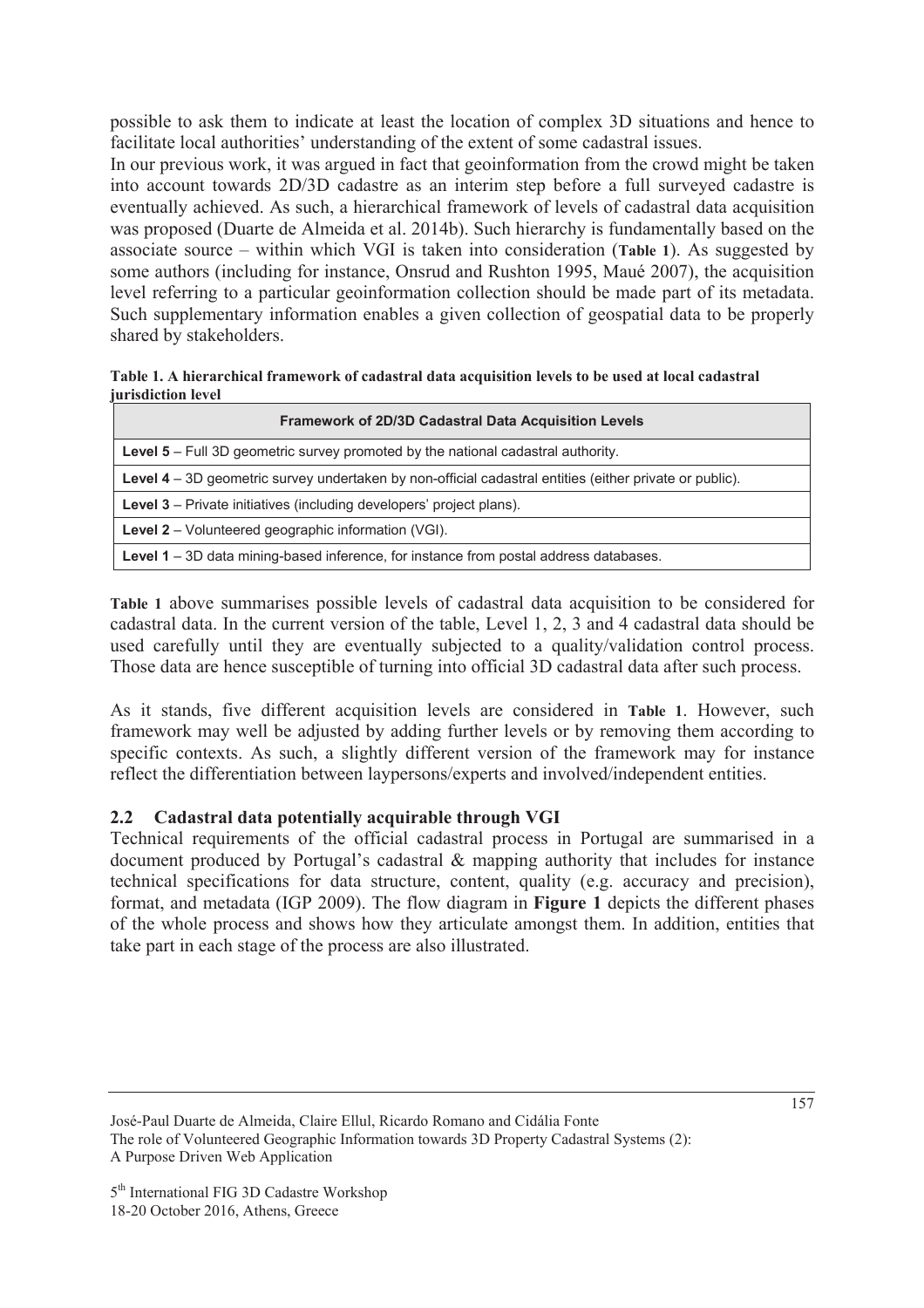

**Figure 1. Overview of the different stages of the cadastral process and respective interveners (After IGP 2009)** 

In the official documentation above, seven chapters are devoted to the different sorts of data to be acquired, methods, and also accuracy and precision requirements. We reviewed in more detail Chapter E of IGP's document (on Data Structure & Content) and Chapter M (Cartographic Data) directly related to the different sorts of data involved in the process, and thus aspects into which VGI may potentially contribute to. In Chapter E, 24 different "Cadastral Entities" are identified and described in terms of their alphanumeric attributes. These entities are grouped into 7 "Types of Entities" (see Table 2 below).

In the light of the cadastral entities summarised in **Table 2** below, it appears that a VGI approach may significantly contribute towards the overall geometric definition of cadastral objects ("Cadastral Object", Table 2). In fact, the observation of physical objects, like a fence or a wall, is relatively simple. Even so, while taking a picture with a mobile device is fairly achievable by laypeople, modelling the exact position of those objects is a bit more complex as VGI agents will need to refer to a more sophisticated technology, like GNSS. Alternatively, VGI agents could be provided with orthophotos organised by public bodies, or physical objects could be semi-automatically reconstructed based on amateur photographs taken from several angles. Methods above raise though several issues that need to be considered carefully.

José-Paul Duarte de Almeida, Claire Ellul, Ricardo Romano and Cidália Fonte The role of Volunteered Geographic Information towards 3D Property Cadastral Systems (2): A Purpose Driven Web Application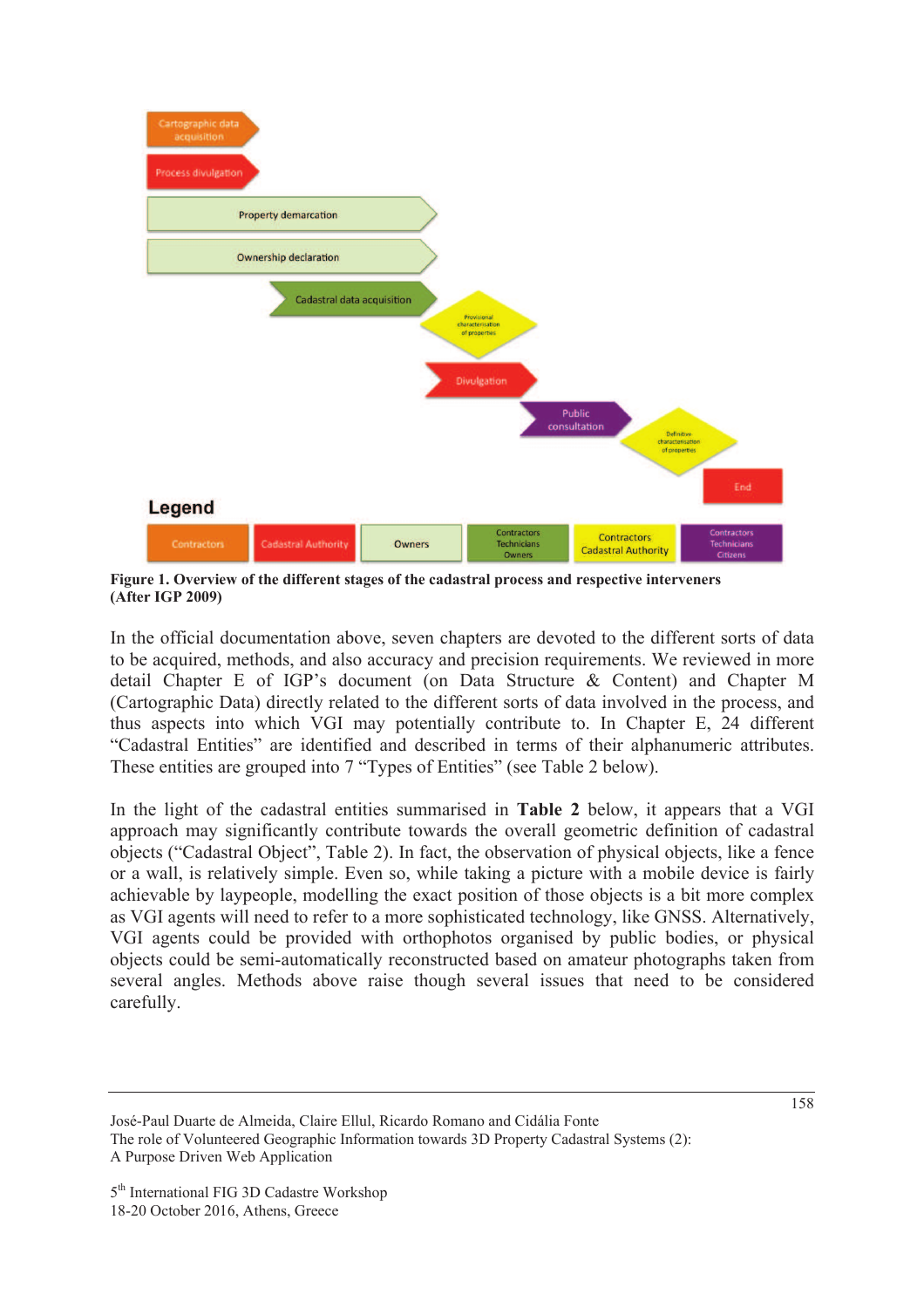**Table 2. Cadastral entities and their types** 

| <b>Type of Entity</b>                                  | <b>Entity</b>                                                                                                       |
|--------------------------------------------------------|---------------------------------------------------------------------------------------------------------------------|
| Cadastral object                                       | Coordinated point<br>PhysicalObject edge<br>PhysicalObject polygon<br>Lot (physical + legal objects)                |
| Person                                                 | Legal person                                                                                                        |
| Title deed                                             | Legal object<br>Vacant land<br>Owner<br>Representative<br>Declaration                                               |
| <b>RRR</b><br>(Rights, Restrictions, Responsibilities) | Land Registry description<br>Inland Revenue description<br>Notarial act<br>Notary<br>Law<br>Court decision<br>Court |
| Address                                                | Street/town/post code<br>Civil parish<br>Address abroad (if applicable)                                             |
| Public consultation                                    | Confirmation<br>Reclamation                                                                                         |
| <b>Empty areas</b>                                     | Informal parcels<br>Differed cadastre                                                                               |

Undertaking tasks above requires physical presence of the person at the location of measurement. This might be awkward under a VGI approach as laypeople are unlikely to hold the necessary rights to access private spaces. Thus, the only people allowed to undertake those measurements seem to be the two (or more) neighbours or other people holding the respective permission to do so. Although physical demarcation of property units by owners is legally compulsory in the context of Portugal's official cadastral surveys (as such, this action cannot be really considered as VGI), this task may well be voluntarily accomplished, either by owners or tenants, before an actual official cadastral survey is carried out.

As far as cartographic data are concerned (Chapter M), technical requirements on the acquisition of toponymy data are not as demanding. Therefore, it is believed that VGI may have a relevant contribution in terms of collection in the field of geonames as well as cultural information (including information on land and building use), as suggested by Goodchild (2007b). Moreover, such data does not need to be attached to any geometric primitive (i.e. point, line, or polygon).

Finally, VGI may well contribute towards the detection of "informal areas", not necessarily illegally developed or established, but somehow not acknowledged by authorities.

#### **2.3 Cadastral data not acquirable through VGI**

VGI agents can only document visible objects. Legal rights themselves are not observable. For instance, rights of ownership and rights of use are indistinguishable by simple observation. Moreover, property legal rights (i.e. the legal object) may not necessarily coincide with visible property boundaries (i.e. the physical object). Furthermore,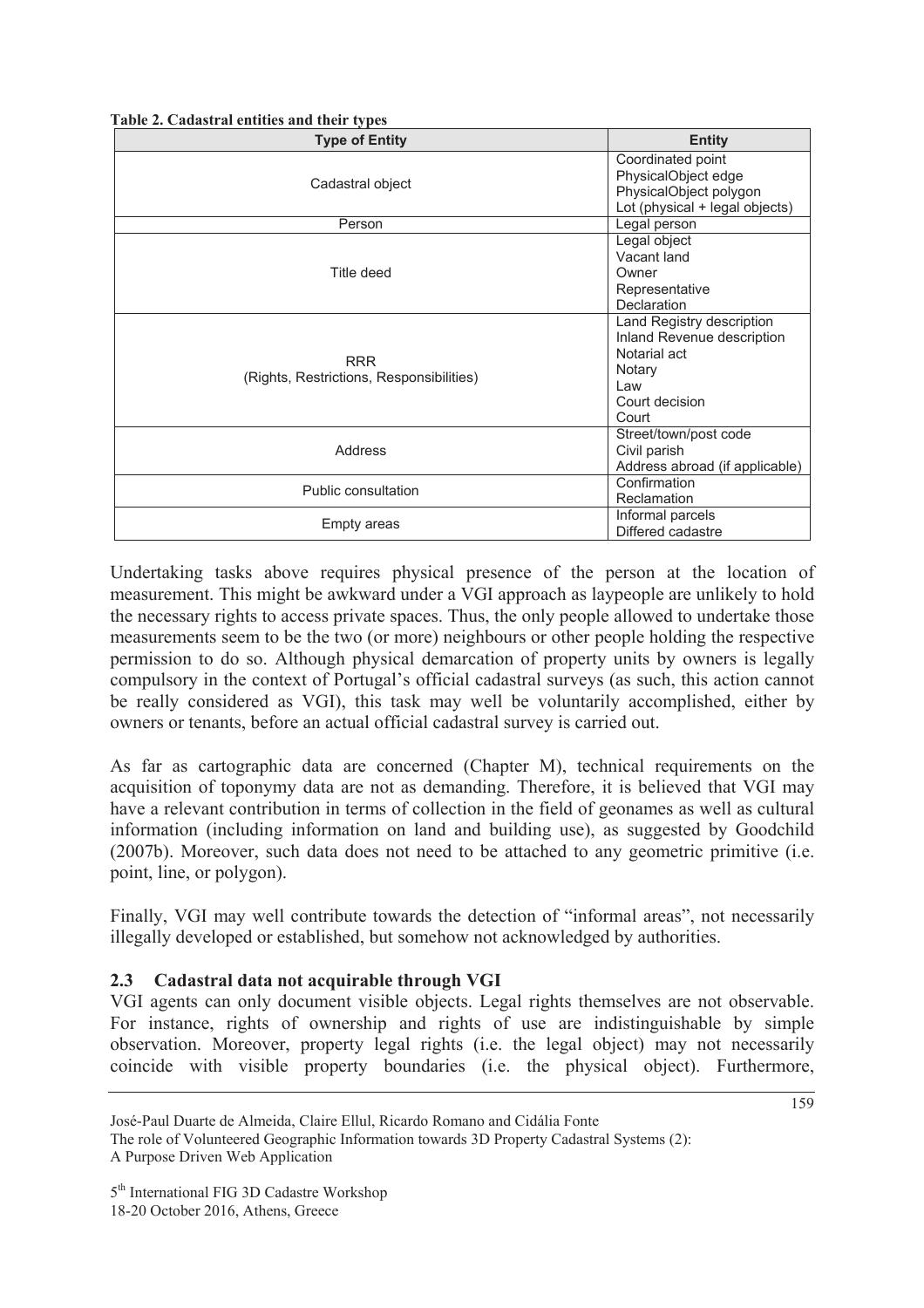misconceptions about ownerships and the process of selling/buying further confuse data collected by VGI (Navratil and Frank 2013). As such, additional knowledge must be used in cases above towards which VGI seems to be overall hopeless.

In addition, VGI may not be ready to cover photogrammetric data acquisition towards the production of orthophotos (also described in Chapter M of IGP's document). This is indeed a rather more technical operation requiring considerable amount of both technological and human resources. As such, this is unlikely to be achievable through a VGI approach.

Finally, it should also be expected poor VGI contribution in terms of uploaded data quality control (as described in Chapter G), metadata (Chapter H), data format (Chapter I), and the spatial reference system used (Chapter F). Again, these are more technical and scientific aspects that laypersons are highly likely to be not aware of.

## **3. THE PROTOTYPE OF A PURPOSE DRIVEN WEB APPLICATION: IGV3DCAD**

This section describes the development of a web-based App envisaged for end users to flag different land and property 3D ownership situations. Although it was designed for general public usage, this sort of App is indeed more likely to be used by so called "bounded volunteers" – typically with some sort of interest and/or expertise in the field. Subjected to a standard AGILE development procedure (Dingsøyr et al. 2012, Mark 2012), the initial version of the App was sought to be as simple and straightforward as possible. Besides some other more specific features, it basically enables end users:

- To locate their land(s)/property(ies) on a 2D index map;
- To indicate whether their land(s)/property(ies) match any of the 3D cadastre cases implemented in the App.

Other functionalities to be developed as part of our future work may include:

- To upload coordinates of physical/virtual landmarks shaping a given property's polygon.
- Interactive 3D visualisation of prototypes enabling their exploration both internally and externally.
- To 3D sketch (or to simply upload a 3D sketch) of their own 3D cadastre case(s).

IGV3Dcad App is part of the main outcome of a previous research project<sup>1</sup> (Figure 2).

 $\overline{a}$ 

<sup>1</sup> VGI3Dcad – Volunteered Geographic Information Towards 3D Real Estate Cadastre (FCT ref.: EXPL/ATP-EUR/1643/2013)

José-Paul Duarte de Almeida, Claire Ellul, Ricardo Romano and Cidália Fonte The role of Volunteered Geographic Information towards 3D Property Cadastral Systems (2): A Purpose Driven Web Application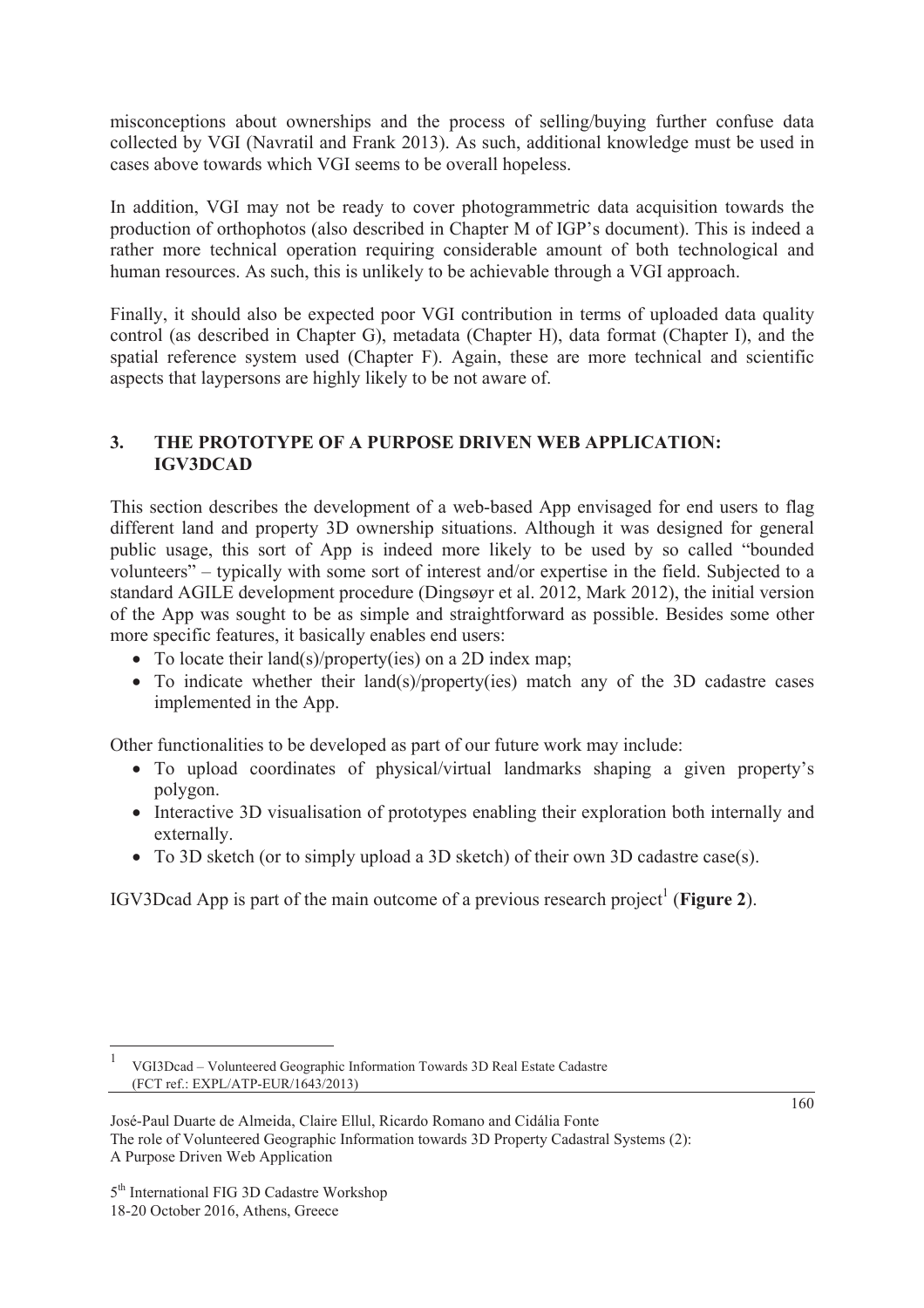

**Figure 2. IGV3Dcad App: starting the 3D case association or editing process with a point (selecting from the scroll list on the top right); adding a comment to a 3D case; map view showing existing 3D cases entered by the user**

### **3.1 App functional requirements**

At the outset of the project, an initial list of required functionality and features was developed for the App with the research team aiming for a balance between simplicity of use and providing the necessary tools for the purposes. This list was modified and adjusted accordingly as review meetings of the research team were held throughout the course of the project. **Table 3** below lists the functionality offered by the first version of the App.

#### **3.2 The sketches of the 3D cadastral cases**

Before the actual design of the App, one of the very first tasks was to identify an appropriate, clear, set of diagrams depicting the various different 3D ownership situations from which the user can then pick one (see "Select a 3D Cadastral Case" functionality, **Table 3**). A systematic approach was undertaken by the research team in order to cover all potential combinations of different options, relating for instance: to the presence or absence of land in front of, to the side of, or behind the building, or to the sub-division of ownership within the building, or the sub-division of ownership between the land and the building, etc. Key differences above between cases/sub-cases taken into account resulted in a total of 96 possible configurations of land and property ownership that were sketched out. In addition, the six special 3D complex cadastral cases identified in our previous work (Duarte de Almeida et al. 2014a) were also included. Finally, it should be recalled that at this stage of our research the focus was not on accurate, geometric, 3D representations of buildings, but rather on a pre-geometry phase.

José-Paul Duarte de Almeida, Claire Ellul, Ricardo Romano and Cidália Fonte The role of Volunteered Geographic Information towards 3D Property Cadastral Systems (2): A Purpose Driven Web Application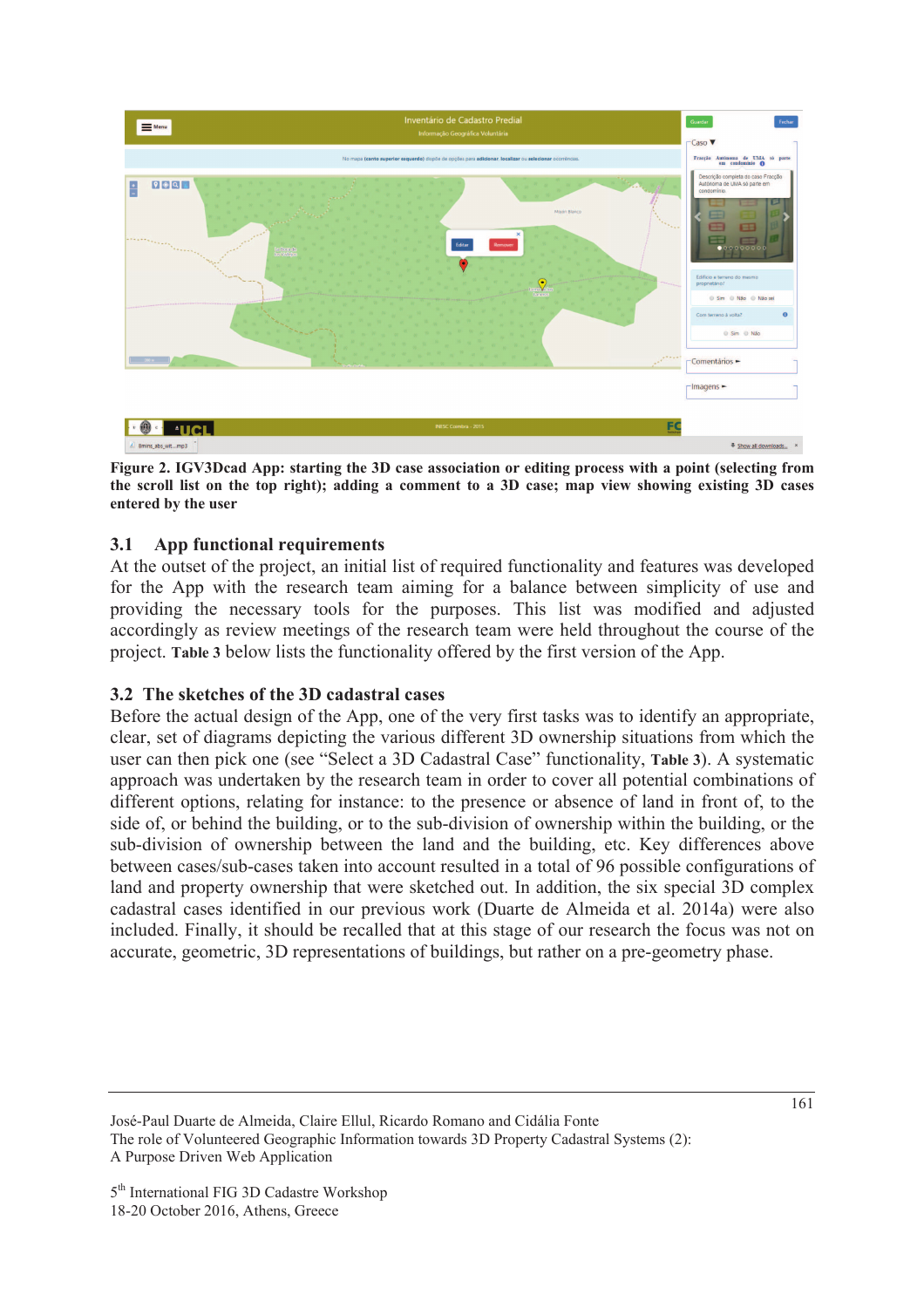| <b>Functionality</b>                   | <b>Comment</b>                                                                                                                                                                                                                                                                                             |
|----------------------------------------|------------------------------------------------------------------------------------------------------------------------------------------------------------------------------------------------------------------------------------------------------------------------------------------------------------|
| Register new user                      | Allows the user to add their details and create a password for the system                                                                                                                                                                                                                                  |
| Login/logout/retrieve lost<br>password | Allows a registered user to log in to the system and to log out when they<br>have added their Cases. Passwords can be e-mailed to users on request.                                                                                                                                                        |
| About the project                      | Provides a short summary of the project, along with links to further details                                                                                                                                                                                                                               |
| Search for a location                  | User can type in an address, postcode or coordinates to take them to a<br>specific location on the map.                                                                                                                                                                                                    |
| Add a point to the map                 | Selecting this button puts the user in 'add' mode – any click on the map adds<br>a new cadastral case.  The user can then select the specific Case type,<br>answer questions relating to distinctions between land and property<br>ownership, add additional comments and upload additional documentation. |
| Select a 3D Cadastral<br>Case          | Scroll through a list of pre-defined Cases (with associated images and text<br>description) to pick the model that most closely represents the property and<br>land ownership situation of the user.                                                                                                       |
| Add a Comment                          | Once the 3D Case is selected, the user can add a comment or additional<br>descriptive text to be associated with the Case.                                                                                                                                                                                 |
| Upload a Document                      | Upload a sketch, photos or PDF including additional information about the<br>Case                                                                                                                                                                                                                          |
| Edit the 3D Case                       | Change the 3D Case associated with the point on the map and/or edit<br>associated comments.                                                                                                                                                                                                                |
| Edit (move) the point                  | The user can relocate the point and/or change the details of the Case<br>associated with the point.                                                                                                                                                                                                        |
| Delete the point                       | Remove the point and any associated Case details from the map                                                                                                                                                                                                                                              |
| Selection mode                         | Used to allow the user to click on existing points or pan/zoom around the<br>map using the mouse – this cancels out editing mode, where any click on the<br>map will create a new point.                                                                                                                   |
| List my Cases                          | Show the user a list of the 3D Cases they have uploaded to the system (note<br>that users can only see their own cases).                                                                                                                                                                                   |
| Map my Cases                           | Show the user a map of the 3D Cases they have uploaded (note that users<br>can only see their own cases).                                                                                                                                                                                                  |

**Table 3. IGV3Dcad App functionalities and description** 

Initial discussions with representatives at a local municipal government in Portugal (Coimbra City Council), as part of the User Testing process, led to the conclusion that the original list of 96 cases and sub-cases was potentially confusing for the user, in particular in terms of the distinction between the sub-cases. Moreover, tests on the first App interface revealed that the number of cadastral cases that the user was being asked to scroll through was excessive. As such, the interface was redesigned to incorporate 4 major groups – in fact, similar cases were grouped together for the sake of simplicity; sub-cases were replaced (in each group) with two questions to allow for the different types of land ownership:

- Do the same owners own land and building? Yes/No/Don't know;
- Is there any land surrounding the building?  $Yes/No$ .

A text box was inserted below those questions for users to type in additional comments. Furthermore, the user was offered an option to upload a file, which was subsequently changed to a "photo" upload. Finally, an "i" button (further "information") was also added to allow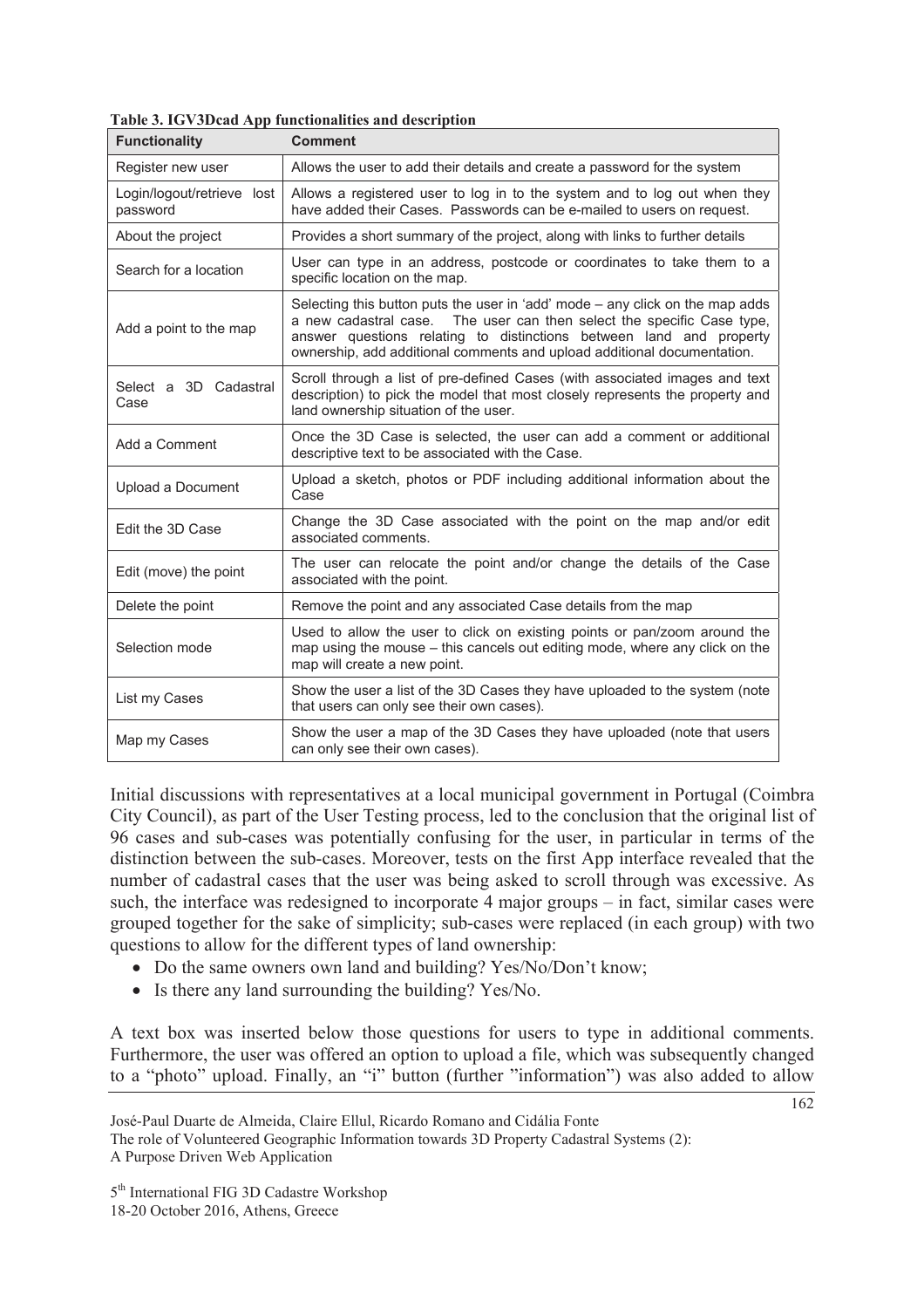users to see a more detailed description of the Case chosen. For illustrations purposes, **Figure 3** depicts the two-tier cadastral case selection from the list of options – the illustrated Cadastral Case relates to the stratification of single-part properties within a building/condominium.

| uma só | em condomínio.<br>Fração autónoma smpies constituida<br>somente por exemplo por um só.<br>apartamento, ou somente por uma-<br>garagem. ou um arrumo, uma loja, ou<br>outra parte qualquer, sendo que é |                       |  |
|--------|--------------------------------------------------------------------------------------------------------------------------------------------------------------------------------------------------------|-----------------------|--|
|        |                                                                                                                                                                                                        |                       |  |
|        | Edificio e terreno do mesmo proprietário?                                                                                                                                                              |                       |  |
|        |                                                                                                                                                                                                        | O Sim O Não O Não sei |  |
|        | Com terreno à volta?                                                                                                                                                                                   | O Sm D Não            |  |
|        | <b>Comentários</b>                                                                                                                                                                                     |                       |  |

**Figure 3. Two-tier Cadastral Case selection using questions (under the 3D sketch) and providing additional description of the Case ("i" button at the top-right)** 

## **3.3 App soft launch: initial testing with volunteered end-users**

In a second phase of the App development, initial tests with volunteered end-users of various backgrounds were carried out aiming namely at:

- To evaluate App usability and how friendly/easy it was;
- To detect possible errors;
- To get further suggestions.

Before actual tests were carried out, volunteered end-user profiles were pre-defined. In our case, only citizens familiar with and capable of navigating on the Internet were considered for testing purposes. Two categories were pre-defined beforehand according to their academic/professional background: "GIS experts" versus "non-GIS experts". A total of 8 volunteers took part in the test process. According to our categorisation above, 6 of them were considered as "non-experts", and 2 as "experts".

Testing methodology was based on a rather brief initial summary on the purposes of our research and ultimate aim of the App. To ensure that tests were as close to a real VGI context, no details about the App and its features were given at anytime. The volunteered end-users were then invited to create an account and start exploring the App – the main objective at this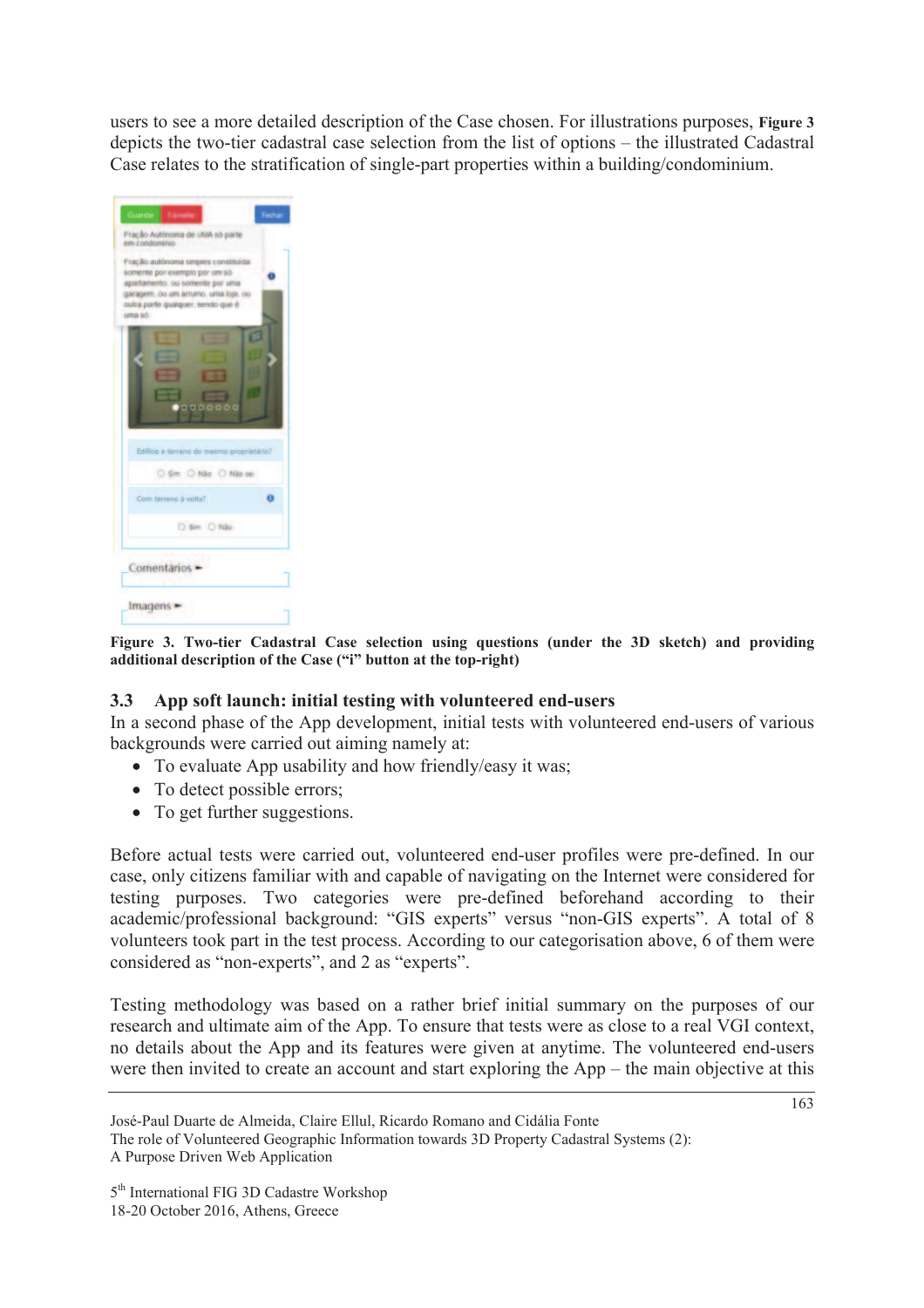stage was to check whether end-users were capable enough of figuring out how to report at least one cadastral occurrence. User/App actual interaction was fully recorded, both audio (users' oral comments) and visual (computer screen).

The separation of testing sessions in different days enabled the research team an incremental testing procedure. In fact, this allowed us enough time for suggestions made by users to be taken into consideration and possibly to be implemented before a next test occurred. In some instances users made suggestions/comments orally as they went on, in others feedback was inferred from the actual interaction between the user and the App.

## **4. CONCLUSIONS AND FUTURE WORK**

Further to the initial testing process, it can be said that overall positive results were achieved in terms of end-users' understanding of the 3D sketches of general cadastral cases presented. To illustrate this, some specific comments on the 3D sketches is included below.

- x A "non-expert" end-user said: "great 3D sketches of both common and complex cadastral cases, however: in terms of a shared property unit, the most common situation is possibly a shop on the ground floor shared by different buildings, not so much a flat; the illustration of the underground creeping freehold should be more generic not necessarily including neighbouring buildings".
- Another "non-expert" end-user simply said: "pretty illustrative 3D sketches".

Finally, only two of the eight end-users did not find the "i" button to show additional information, although one did comment that this should be made larger. Another end-user suggested that the descriptive text should pop up too as the user hovers over the Case title or even over associate picture, and noted that the number of allowed characters in the Comments is too limited. An "expert" end-user acknowledged that implementing all possible common and uncommon 3D cadastral cases is virtually impossible and proposed that this should handled by including an "Other Cases" option, which was eventually implemented.

Our initial approach to 3D Cadastral Case selection – in trying to figure out all possible combinations of options considered – revealed to be an interesting exercise. However, it could not guarantee that all possible 3D cases were actually mapped, even though it was approached systematically. As showed, it also caused issues with the App due to the large number of cases and sub-cases generated. The streamlined approach, combining sketches with additional information, sketching the diagrams, met with global positive feedback from test users.

Future work will entail the use of the App presented in this paper within real situation contexts at local cadastral jurisdiction level. Given the positive feedback from Coimbra City Council (in Portugal), it is envisaged that further testing will form part of a second phase of the project. Our research team is indeed currently investigating additional sources of funding to take this work forward.

José-Paul Duarte de Almeida, Claire Ellul, Ricardo Romano and Cidália Fonte The role of Volunteered Geographic Information towards 3D Property Cadastral Systems (2): A Purpose Driven Web Application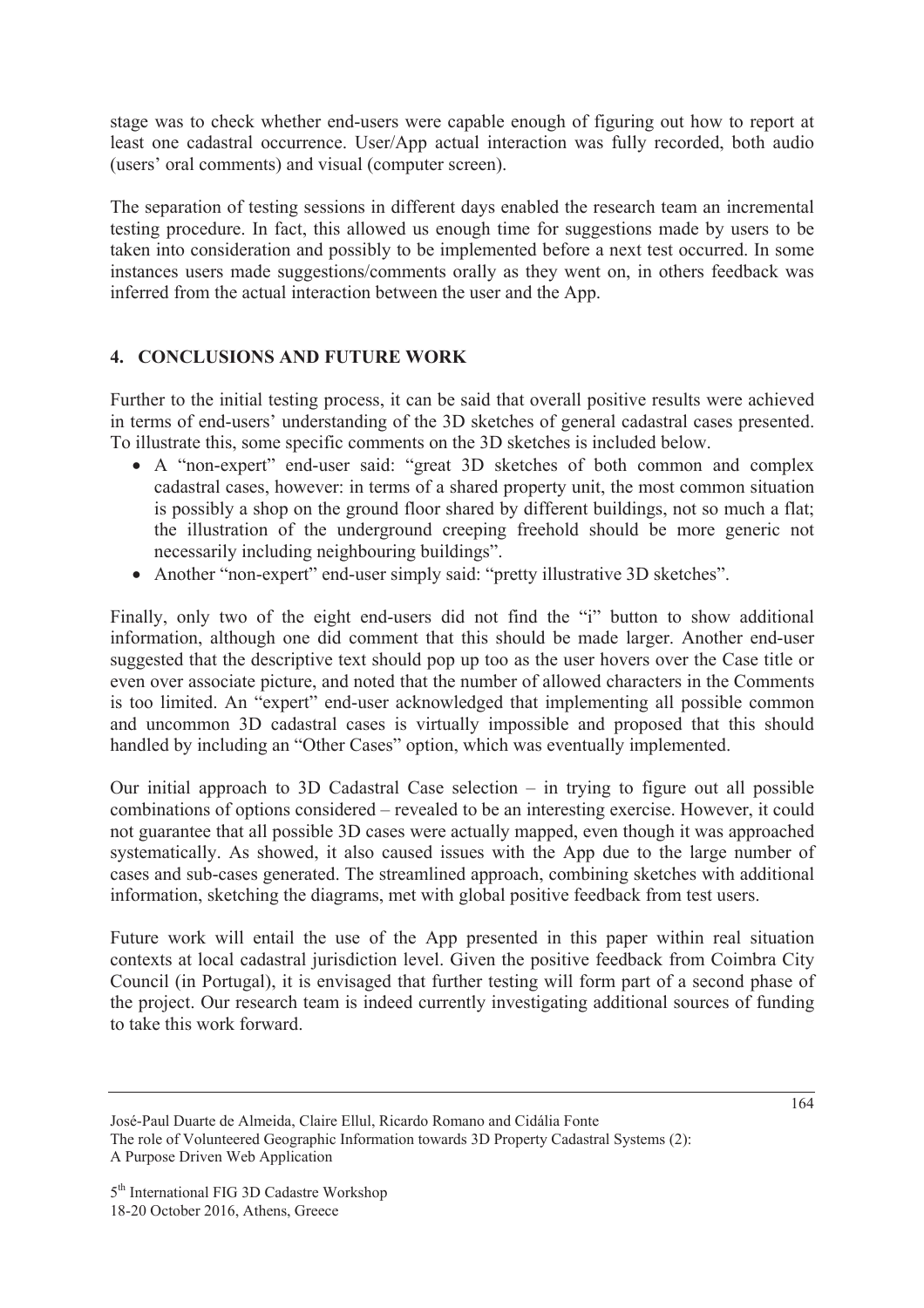A number of related avenues to aspects presented in this paper remain to be explored. One of the key avenues to be investigated is how we are going to get end-users engaged and keep them motivated enough to collaborate. This is actually a general open question within the VGI research field.

Other aspects will include the evaluation of possible extensions of the App with new features. Further developments may include:

- To upload coordinates of physical/virtual landmarks shaping a given property's polygon;
- To interactively visualise 3D prototypes of cadastral cases enabling their exploration, both internally and externally, in more detail;
- To 3D sketch (or to simply upload a 3D sketch) of their own cadastral case(s).

Finally, it is strongly believed that further testing of the App within the context of real world situations will enable us to draw conclusions on:

- To what extent a VGI approach can actually be used towards 3D cadastre;
- Whether a 3D approach is pertinently needed or not in implementing general cadastral systems.

# **REFERENCES**

Bisher, M. and Kuhn, W. (2007). Geospatial information bottom-up – a matter of trust and semantics. In Fabrikant S & Wachowicz M (Eds.), The European Information Society: Leading the Way With Geo-information. Berlin (Germany), Springer: pp. 365-387.

Budhathoki, N.R., Bruce, B. and Nedovic-Budic, Z. (2008). Reconceptualizing the Role of the User of Spatial Data Infrastructure. GeoJournal, Vol. 72, pp. 149-160.

Dingsøyr, T, Nerur, S., Balijepally, V. and Bredemoe, N. (2012). A decade of agile methodologies - Towards explaining agile software development. Journal of Systems and Software, Vol. 85, No. 6.

Duarte de Almeida, J-P., Liu, X., Ellul, C. and Carvalho, M-M. (2014a). Towards a real estate registry 3D model in Portugal: preliminary case study implementation tests. In U. Isikdag (Ed.), "Innovations in 3D Geo-Information Sciences" - Lecture Notes in Geoinformation and Cartography. Cham (Switzerland), Springer Int. Publishing: Chapter 17, pp. 291 – 320.

Duarte de Almeida J-P., Haklay, M., Ellul, C. and Carvalho, M-M. (2014b). The role of volunteered geographic information towards 3D property cadastral systems.  $4<sup>th</sup>$  International FIG 3D Cadastre Workshop. Dubai (UAE), 9-11 November.

Elwood, S., Goodchild, M. and Sui, D.Z. (2012). Researching Volunteered Geographic Information – spatial data, geographic research, and new social practice. Annals of the Association of American Geographers, Vol. 102, No. 3, pp. 571-590.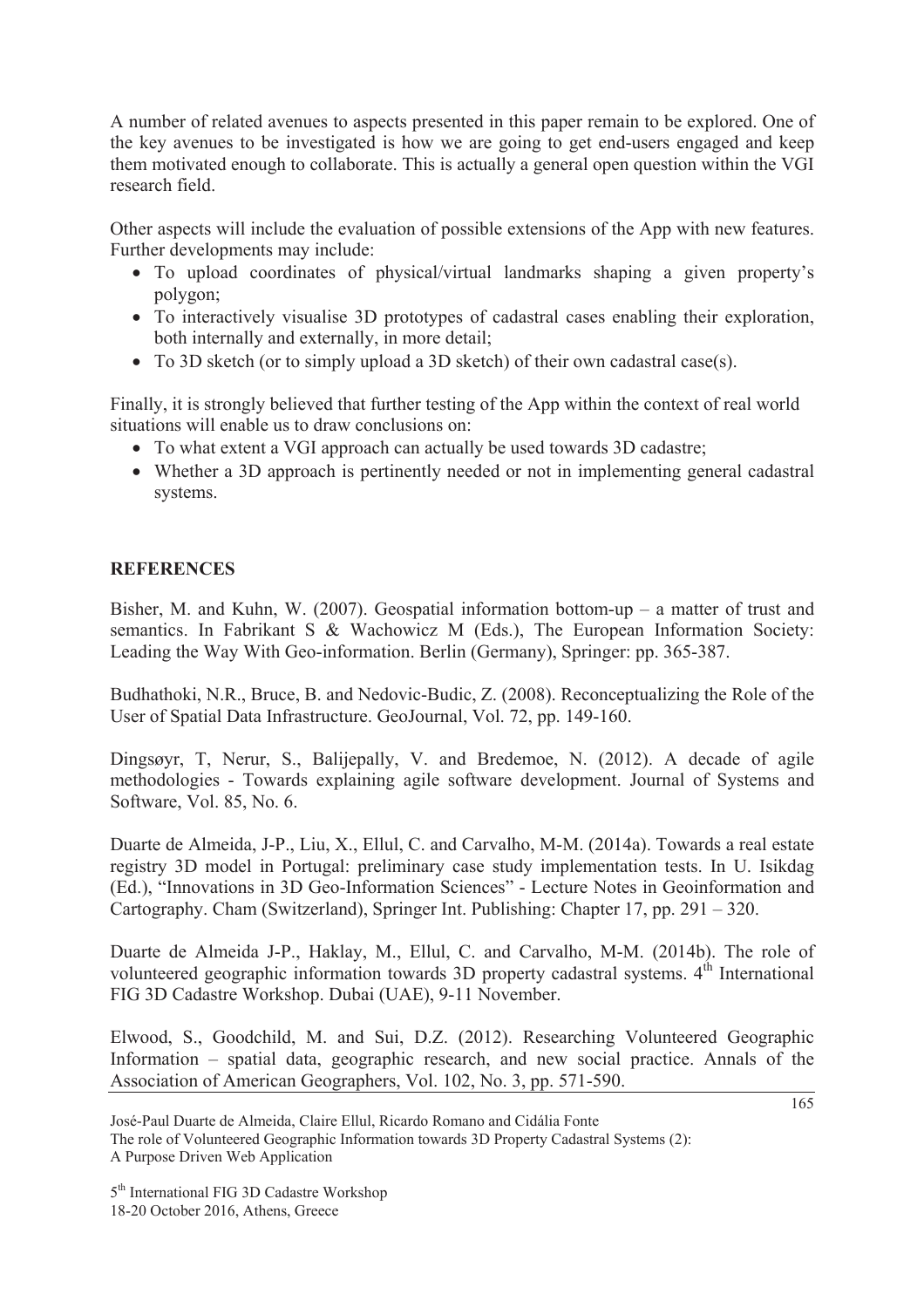Genovese, E. and Roche, S. (2010). Potential of VGI as a Resource for SDIs in the North/South Context. Geomatica, Vol. 64, No. 4, pp. 439-450.

Goodchild, M. (2007a). Citizens as Sensors – The World of Volunteered Geography. GeoJournal, Vol. 69, pp. 211-221.

Goodchild, M. (2007b). Citizens as Voluntary Sensors: Spatial Data Infrastructure in the World of Web 2.0. International Journal of Spatial Data Infrastructures Research, Vol. 2, pp. 24-32.

Gould, M. (2008). GI field looking the wrong way – again? GEOconnection International Magazine, dec07/jan08, pp.19-20.

IGP (2009). SiNErGIC: Especificações Técnicas da Execução de Cadastro Predial, Vrs. 2.2. Lisboa (Portugal), Instituto Geográfico Português.

Keenja, E., De Vries, W. Bennett, R. and Laarakker, P. (2012). Crowd Sourcing for Land Administration: Perceptions within Netherlands Kadaster. FIG Working Week 2012.

Mark, L. (2012). Agile Project Management For Dummies. Wiley.

Maué, P. (2007). Reputation as tool to ensure validity of VGI. Vespucci Workshop on Volunteered Geographic Information. Santa Barbara (CA, USA), 13-14 December.

McDougall, K. (2009). The Potential of Citizen Volunteered Spatial Information for Building SDI. GSDI09-11<sup>th</sup> Conference. Rotterdam (The Netherlands), 15-19 June.

McLaren, R. (2011). Crowdsourcing Support of Land Administration – A Partnership Approach. VGI (Österr. Zeitschrift für Vermessung und Geoinformation), 99, pp.1-12.

Navratil, G. and Frank, A. (2013). VGI for land administration – a quality perspective. International Archives of the Photogrammetry, Remote Sensing & Spatial Information Sciences, Vol. XL-2/W1 (8<sup>th</sup> International Symposium on Spatial Data Quality, 30 May - 1 June, Hong Kong, China).

Obermeyer, N. (2007). Thoughts on volunteered (geo)slavery. Available from http://www.ncgia.ucsb.edu/projects/vgi/participants.html (Accessed  $5<sup>th</sup>$  Dec 2013).

Onsrud, H.J. and Rushton, G. (1995).: Sharing geographic information: an introduction. In Onsrud HN & Rushton G (Eds.), "Sharing Geographic Information". New Brunswick (NJ, USA), Center for Urban Policy Research: pp. xiii-xviii.

Sieber, R. (2007). Geoweb for social change. Available from http://www.ncgia.ucsb.edu/projects/vgi/supp.html (Accessed  $5<sup>th</sup>$  Dec 2013).

José-Paul Duarte de Almeida, Claire Ellul, Ricardo Romano and Cidália Fonte The role of Volunteered Geographic Information towards 3D Property Cadastral Systems (2): A Purpose Driven Web Application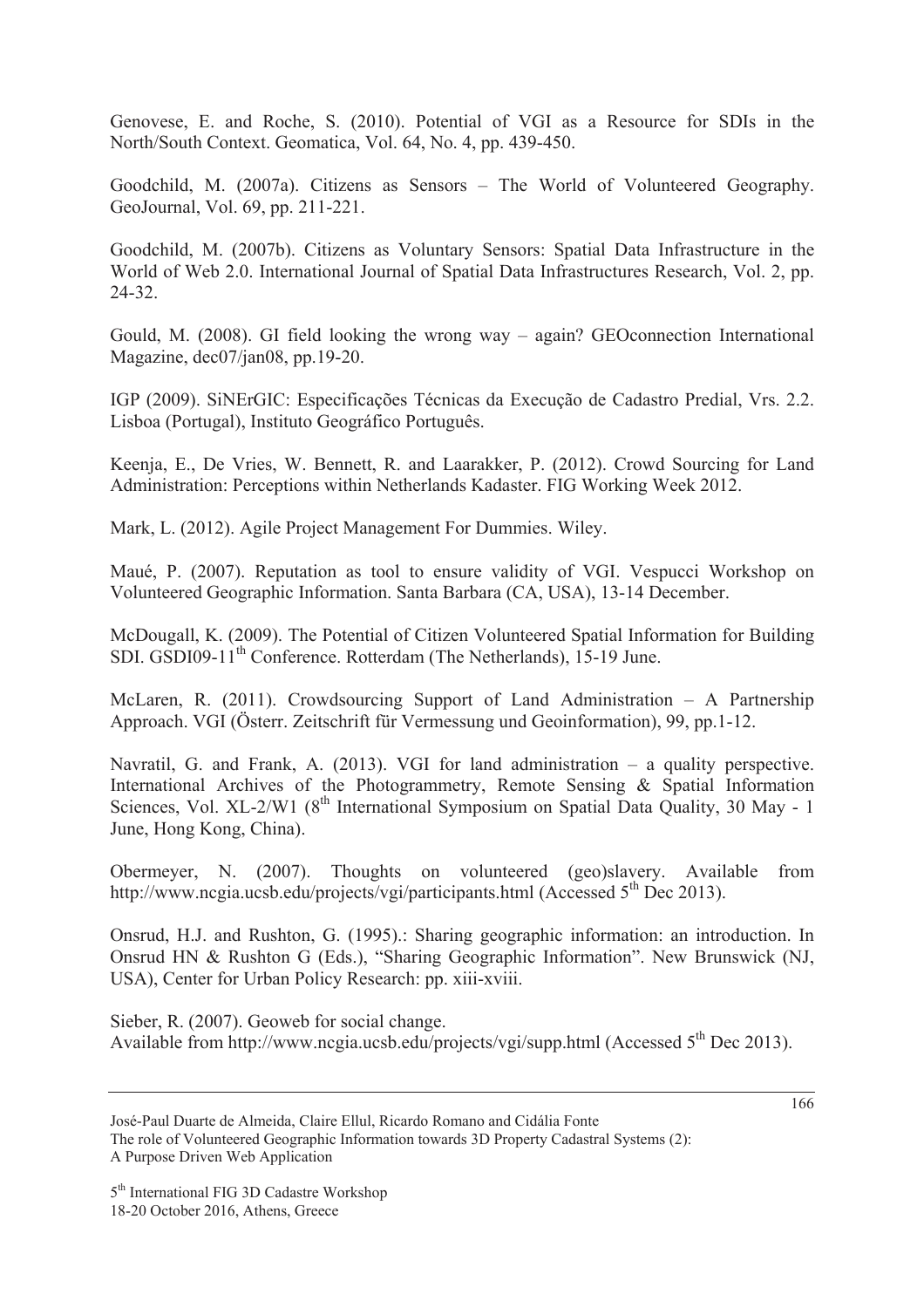### **ACKNOWLEDGEMENTS**

Acknowledgements are due to entities below, which have financially supported this research:

- COMPETE Portugal (project nr. FCOMP-01-0124-FEDER-041587);
- FCT Portugal the Portuguese Foundation for Science & Technology (project ref. EXPL/ATP-EUR/1643/2013).

## **BIOGRAPHICL NOTES**

**José-Paulo Duarte de Almeida** (Lic. Geomatic Engineering - University of Coimbra; M.Sc. Civil Engineering - Specialisation Urban Engineering - UC; Ph.D. Geomatic Engineering – University College London) has been working at the University of Coimbra for twenty years now, initially as Lecturer's Teaching Assistant and currently as Lecturer in Geomatic Engineering. He is also researcher at INESCC (Institute for Systems & Computers Engineering at Coimbra). In terms of research, he's been working on: interpretation of unstructured geospatial data in GIS environment using Graph Theory; semantic enrichment of 3D data towards the development of 3D city models; 3D cadastre and 3D cadastral systems.

**Claire Ellul** is a Reader (Associate Professor) in Geographical Information Science at University College London, UK. She had 10 years of experience as a GIS consultant prior to joining academia in 2003, and her research now focusses on the usability of spatial data, with particular focus on 3D GIS, as well as on the integration of GIS and Building Information Modelling.

**Ricardo Romano** (BSc in Computer Science Engineering - University of Beira Interior; MSc in Computer Science Engineering - Specialization in Engineering of Applications and Formal Methods in Software Engineering – University of Minho) has been working as software analyst in projects in the banking and GIS areas, as a software developer in banking, energy and GIS areas. Also has been working as verification engineer in projects in the aerospace area.

**Cidália C. Fonte** has a PhD in Geomatic Engineering and is an Assistant Professor at the Department of Mathematics - Faculty of Sciences and Technology - University of Coimbra, Portugal, and a researcher and member of the board of directors of the Institute for Systems Engineering and Computers at Coimbra. Her main research interests are quality assessment of geographic information and uncertainty modelling, with applications in the areas of remote sensing, GIS as well as collection and use of Volunteered Geographic Information. She currently chairs Working Group 4 of the EU COST Action TD1202 "Mapping and the Citizen Sensor", dedicated to "Map validation activities".

José-Paul Duarte de Almeida, Claire Ellul, Ricardo Romano and Cidália Fonte The role of Volunteered Geographic Information towards 3D Property Cadastral Systems (2): A Purpose Driven Web Application